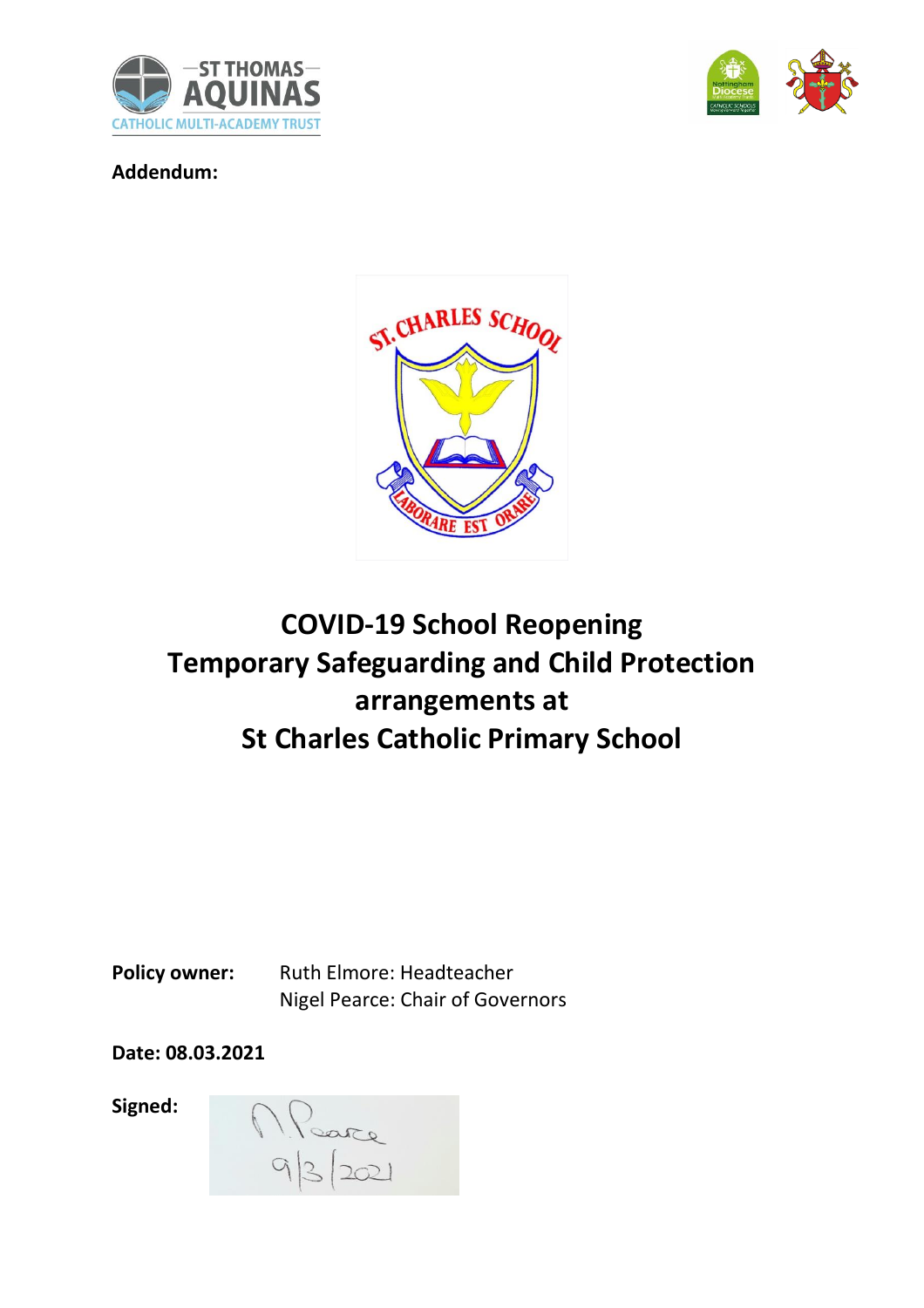## **1. Context**

On Monday 22<sup>nd</sup> February 2021, The Prime Minister announced the government's roadmap to cautiously ease lockdown restrictions in England. This included a direction that from 8 March 2021, all pupils should attend school.

St Charles Catholic Primary School will continue to have regard to the statutory safeguarding guidance Keeping children safe in education (as amended, Jan 2021).<sup>1</sup> We will take advice and work with the local safeguarding partners.

We will ensure that where we care for children on site, we have appropriate support in place for them.

This addendum should be read in conjunction with the school's Safeguarding and Child Protection Policy, protocols of which, unless covered here, continue to apply. The key contacts **r**emain as per the School Safeguarding and Child Protection Policy.

In line with reopening, St Charles Catholic Primary School 's Safeguarding and Child Protection Policy Addendum has been updated and contains details of our Trust-wide safeguarding arrangements in the following areas:

| $\mathbf{1}$   | Context                                                                                                                       | 2              |
|----------------|-------------------------------------------------------------------------------------------------------------------------------|----------------|
| $\overline{2}$ | Attendance monitoring                                                                                                         | 3              |
| 3              | Reporting a concern                                                                                                           | 3              |
| 4              | Safeguarding training and induction                                                                                           | $\overline{4}$ |
| 5              | Safer Recruitment                                                                                                             | $\overline{4}$ |
| 6              | Supporting children not in school as they are following clinical or public health<br>advice related to coronavirus (COVID-19) | 4              |
| 7              | Supporting children in school                                                                                                 | 5              |
| 8              | Elective Home Education (EHE)                                                                                                 | 5              |
| 9              | <b>Contingency Planning</b>                                                                                                   | 5              |
| 10             | Support from St Thomas Aquinas Catholic Multi-Academy Trust                                                                   | 5              |

This is version 4 of the addendum to take account of safeguarding arrangements during school reopening. It reflects the need for staff to have a heightened awareness of safeguarding concerns, related to both the children attending school and the small number who are not, due to following

 $\frac{1}{1}$ 

[https://assets.publishing.service.gov.uk/government/uploads/system/uploads/attachment\\_data/file/954314/](https://assets.publishing.service.gov.uk/government/uploads/system/uploads/attachment_data/file/954314/Keeping_children_safe_in_education_2020_-_Update_-_January_2021.pdf) Keeping children safe in education 2020 - Update - January 2021.pdf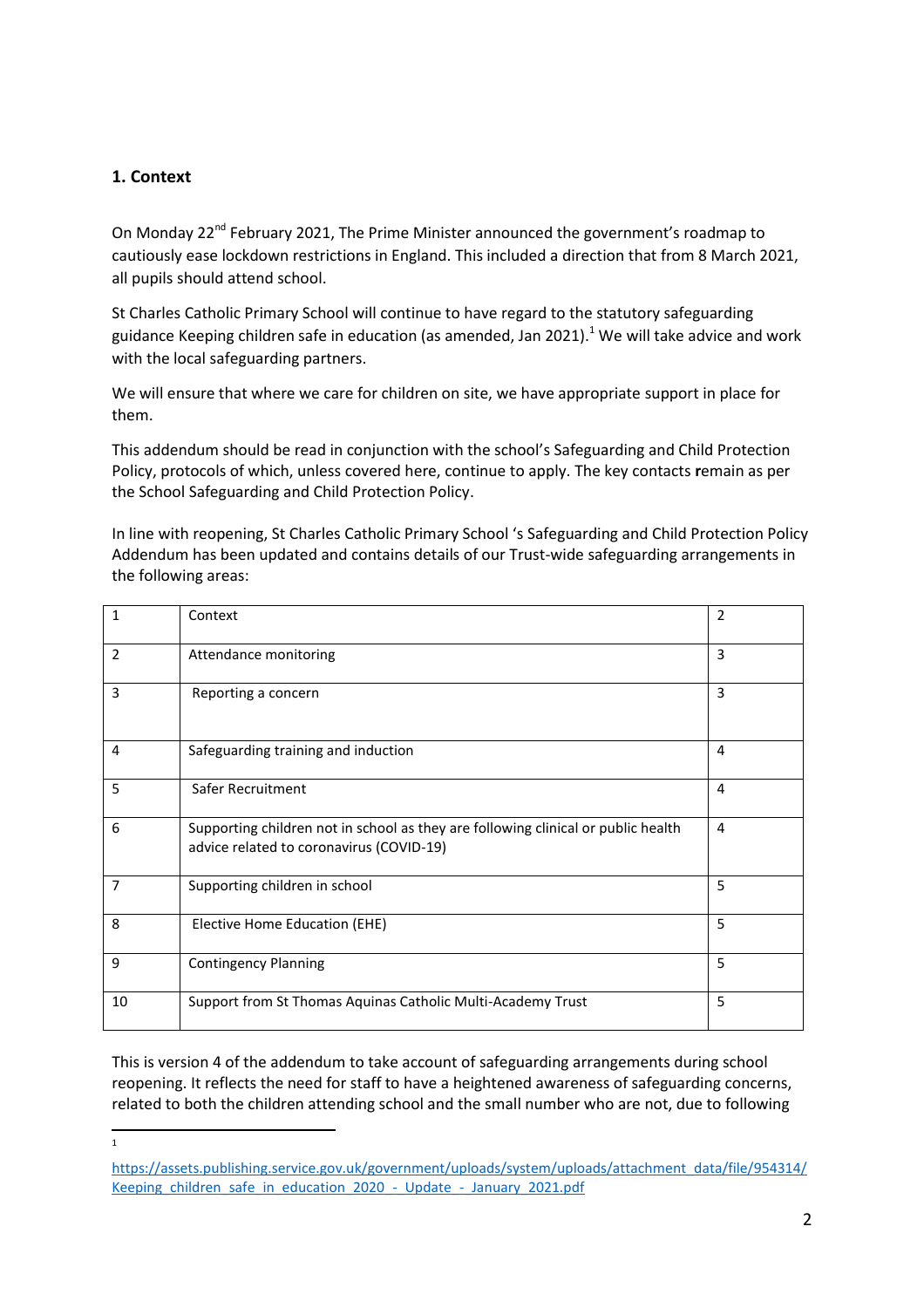clinical or public health advice related to COVID-19. This addendum is available on the school website, and a copy is made available to all staff.

# **2**. **Attendance monitoring**

We expect all pupils to attend school.

Parents or carers are expected to contact the school on the first day of an illness and inform us of the reason for absence so that the correct attendance codes can be used in every case of absence. We expect parents or carers to make contact to make us aware of the status of any COVID-19 tests that have become necessary and to update the school on the welfare of the pupil.

From 8th March 2021, we will record attendance in accordance with the Education (Pupil Registration) (England) Regulations 2006 (as amended)<sup>2</sup> for all pupils.

A small number of pupils will still be unable to attend in line with public health advice to self-isolate because they:

- have symptoms or have had a positive test result
- live with someone who has symptoms or has tested positive and are a household contact
- are a close contact of someone who has coronavirus (COVID-19)

The advice for pupils who have been confirmed as clinically extremely vulnerable is to shield and stay at home as much as possible until further notice. They are advised not to attend school while shielding advice applies nationally.

For children self-isolating or quarantining or shielding – we will use code X.

In compliance with the Remote Education, Temporary Continuity Direction<sup>3</sup> we will provide remote education to pupils who are unable to attend school because they are complying with government guidance or legislation around coronavirus (COVID-19).

Also, we will offer pastoral support to pupils who are:

- self-isolating
- shielding
- vulnerable (and off-school)

## **3. Reporting a concern**

Where staff have a concern about a child, they should continue to follow the reporting process outlined in the school Safeguarding and Child protection Policy, by making a report via CPOMS without delay.

Where staff are concerned about a member of staff, volunteer or supply teacher working with children**,** they should report the concern without delay to the Headteacher, or the CEO of St Thomas Aquinas Multi-Academy Trust, if the concern is about the Headteacher.

<sup>&</sup>lt;sup>2</sup> <https://www.legislation.gov.uk/uksi/2006/1751/contents/made>

<sup>&</sup>lt;sup>3</sup>[https://assets.publishing.service.gov.uk/government/uploads/system/uploads/attachment\\_data/file/923539](https://assets.publishing.service.gov.uk/government/uploads/system/uploads/attachment_data/file/923539/Remote_Education_Temporary_Continuity_Direction_-__Explanatory_Note.pdf) /Remote Education Temporary Continuity Direction - Explanatory Note.pdf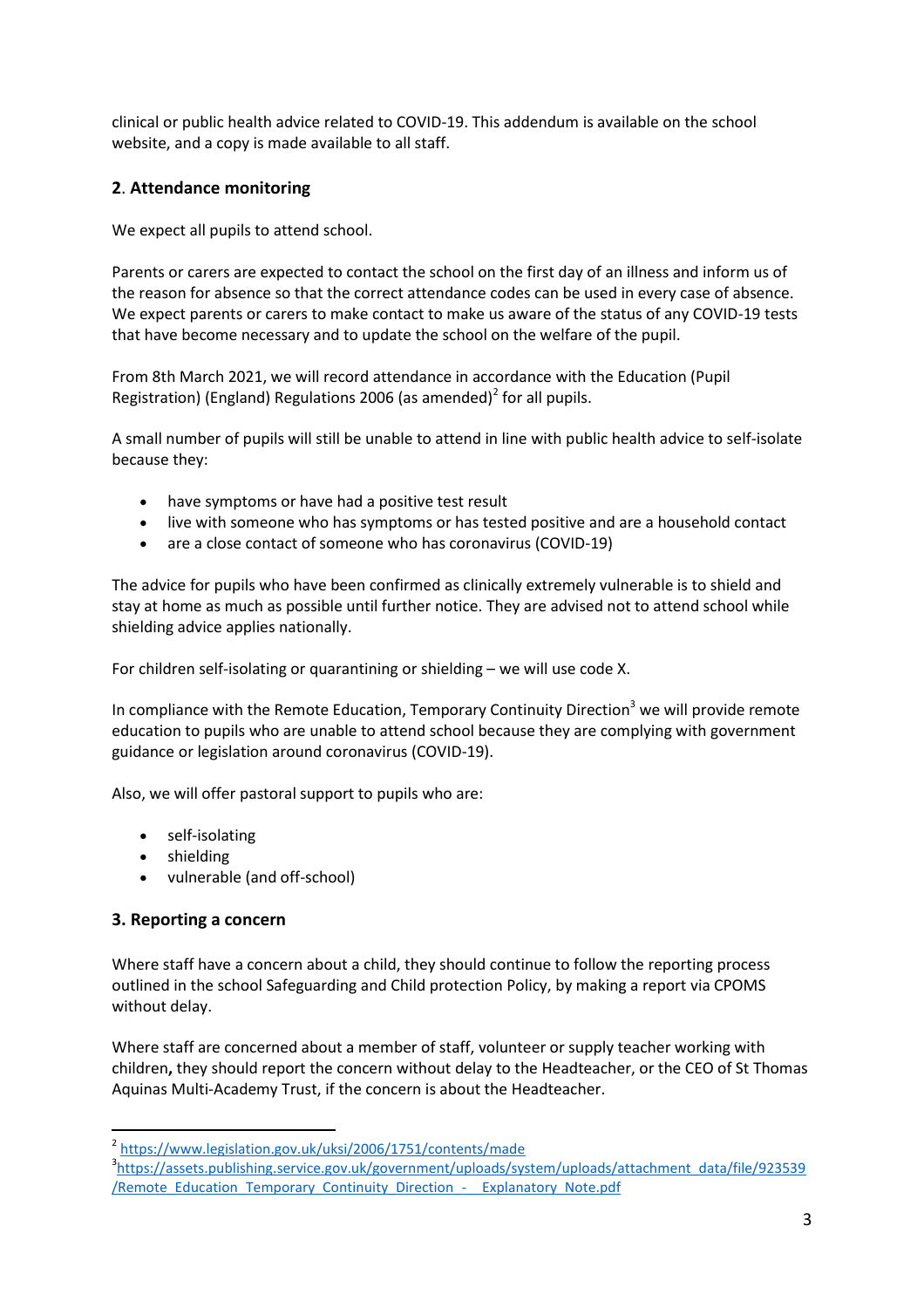# **4. Safeguarding Training and induction**

All existing school staff have had safeguarding training and have read Part 1 of Keeping Children Safe in Education (2020). In addition, all staff have received an updated safeguarding refresher in preparation for children returning to school in March. The designated safeguarding lead will communicate with staff should any new local arrangements be introduced, as well as any changes to safeguarding process and procedure, so they know what to do if they are worried about a child.

Where new staff are recruited, or new volunteers enter St Charles Catholic Primary School, they will continue to be provided with a safeguarding induction and relevant documentation as identified in the Trust's Mid-Year Induction checklist.

## **5. Safer recruitment**

 $\overline{a}$ 

It remains essential that people who are unsuitable are not allowed to enter the children's workforce or gain access to children. Where new staff are appointed, St Charles Catholic Primary School will continue to follow the relevant safer recruitment processes, including, as appropriate, relevant sections in Part 3 of Keeping Children Safe in Education (2020) (as amended, Jan 2021)

Where St Charles Catholic Primary School is utilising volunteers, we will continue to follow the checking and risk assessment process as set out in paragraphs 167 to 172 of Keeping Children Safe in Education. Under no circumstances will a volunteer in respect of whom no checks have been obtained be left unsupervised or allowed to work in regulated activity.<sup>4</sup>

# **6. Supporting children not in school because they are following clinical or public health advice related to coronavirus (COVID-19)**

St Charles Catholic Primary School is committed to ensuring the safety and wellbeing of all its children and young people.

Where a child is not attending school, due to following clinical or public health advice, who is: identified as on the edge of social care support, or who would normally receive pastoral-type support in school, or who is otherwise vulnerable, the designated safeguarding lead will ensure that a robust communication plan is in place for that child or young person. This will be based on the school closure safeguarding protocols, in place for the duration of the COVID-19 related absence, and recorded on CPOMS, along with a record of all contact made.

St Charles Catholic Primary School and its designated safeguarding lead will work closely with stakeholders to maximise the effectiveness of any communication plan.

When a vulnerable pupil is required to self-isolate, we will:

<sup>&</sup>lt;sup>4</sup> Paragraph 183. Keeping Children Safe in Education (2020) (as amended, Jan 2021) [https://assets.publishing.service.gov.uk/government/uploads/system/uploads/attachment\\_data/file/9](https://assets.publishing.service.gov.uk/government/uploads/system/uploads/attachment_data/file/954314/Keeping_children_safe_in_education_2020_-_Update_-_January_2021.pdf) 54314/Keeping children safe in education 2020 - Update - January 2021.pdf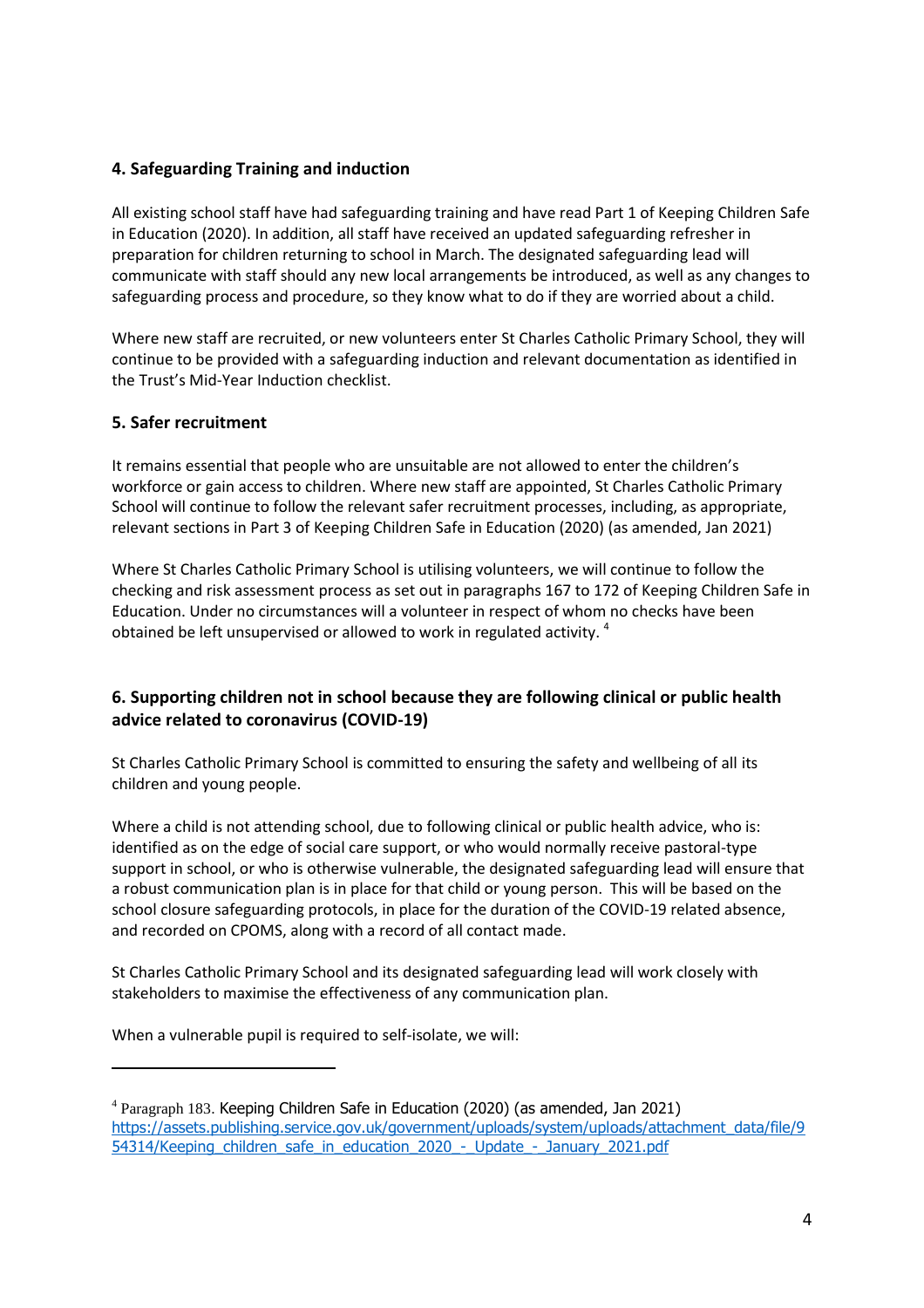- notify their social worker (if they have one)
- agree with the social worker the best way to maintain contact and offer support

## **7. Supporting children in school**

St Charles Catholic Primary School is committed to ensuring the safety and wellbeing of all its students and will continue

to be a safe space for all children to attend and flourish. St Charles Catholic Primary School will refer to the Government guidance for education and childcare settings on how to implement social distancing<sup>5</sup> and continue to follow the advice from Public Health England on handwashing and other measures to limit the risk of spread of COVID-19.

St Charles Catholic Primary School will ensure that appropriate support is offered to all children and young people with respect to their mental health.

## **8. Elective Home Education (EHE)**

St Charles Catholic Primary School will encourage parents to send their children to school, particularly those who are vulnerable.

Where an application is made, St Charles Catholic Primary School will consider whether a parent's decision to educate at home gives greater cause for concern compared to remaining in school.

Where we feel that there is additional cause for concern the designated safeguarding lead will then consider making a referral to the local authority in line with existing procedures. This will happen as soon as St Charles Catholic Primary School becomes aware of a parent's intention, or decision, to home educate.

St Charles Catholic Primary School will work with local authorities and, where possible, coordinate meetings with parents to seek to ensure Elective Home Education (EHE) is being provided in the best interests of the child.

If a parent wants to admit their child to St Charles Catholic Primary School, we will follow our normal processes for in-year admissions applications.

## **9. Contingency Planning**

St Charles Catholic Primary School will ensure that for individuals or groups of self-isolating pupils and pupils who are shielding, we follow government guidance related to coronavirus (COVID-19), remote education plans.

St Charles Catholic Primary School will continue to operate as normally as possible. In the event that restrictions in schools are needed to help contain the spread of the virus, we will refer to the contingency framework<sup>6</sup>, which has been updated and outlines how schools should operate in the event of any

restrictions.

 $\overline{a}$ 

<sup>&</sup>lt;sup>5</sup>[https://assets.publishing.service.gov.uk/government/uploads/system/uploads/attachment\\_data/file/963541](https://assets.publishing.service.gov.uk/government/uploads/system/uploads/attachment_data/file/963541/Schools_coronavirus_operational_guidance.pdf) [/Schools\\_coronavirus\\_operational\\_guidance.pdf](https://assets.publishing.service.gov.uk/government/uploads/system/uploads/attachment_data/file/963541/Schools_coronavirus_operational_guidance.pdf) 6

[https://www.gov.uk/government/publications/coronavirus-covid-19-contingency-framework-for-education](https://www.gov.uk/government/publications/coronavirus-covid-19-contingency-framework-for-education-and-childcare-settings/contingency-framework-education-and-childcare-settings-excluding-universities)[and-childcare-settings/contingency-framework-education-and-childcare-settings-excluding-universities](https://www.gov.uk/government/publications/coronavirus-covid-19-contingency-framework-for-education-and-childcare-settings/contingency-framework-education-and-childcare-settings-excluding-universities)